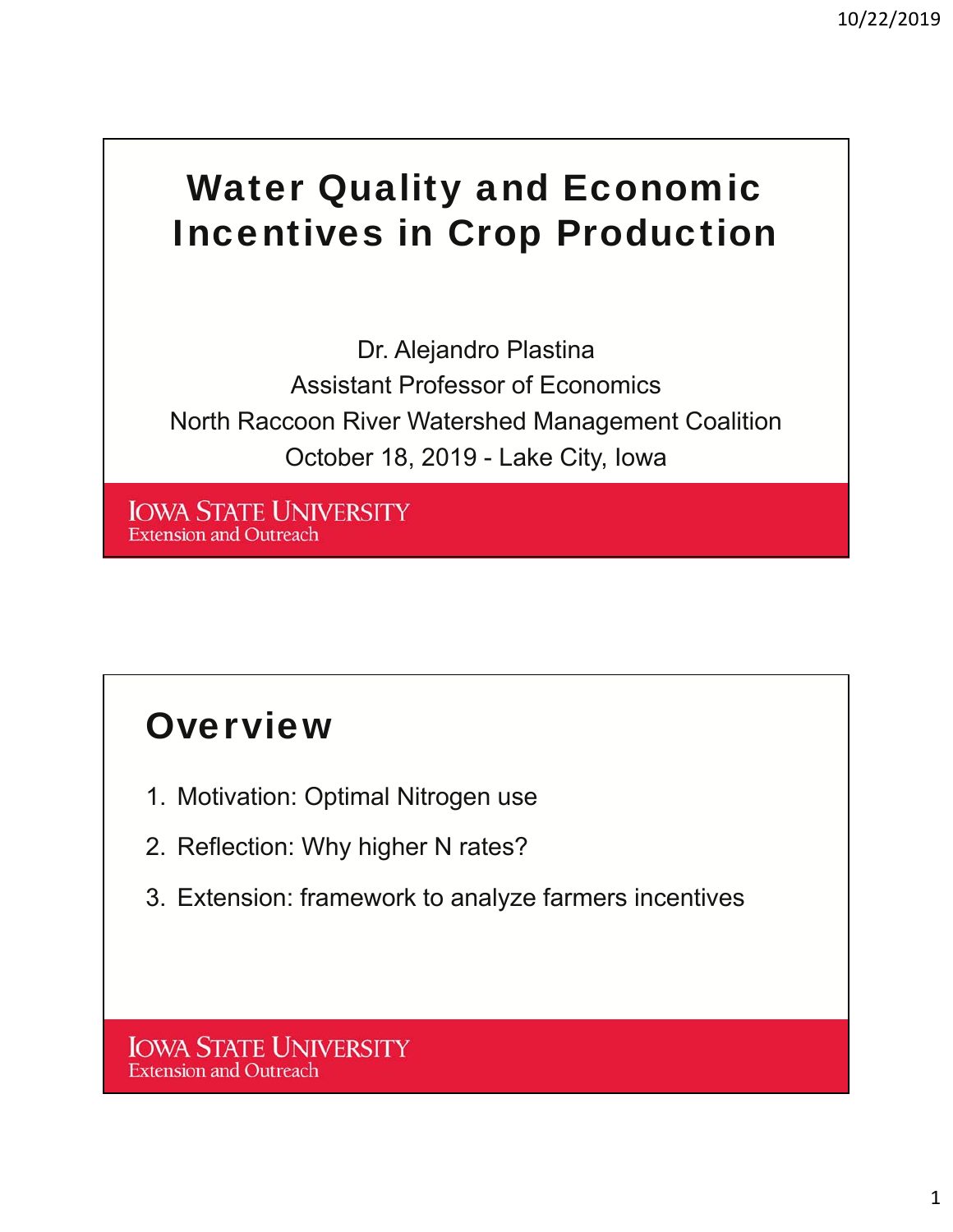

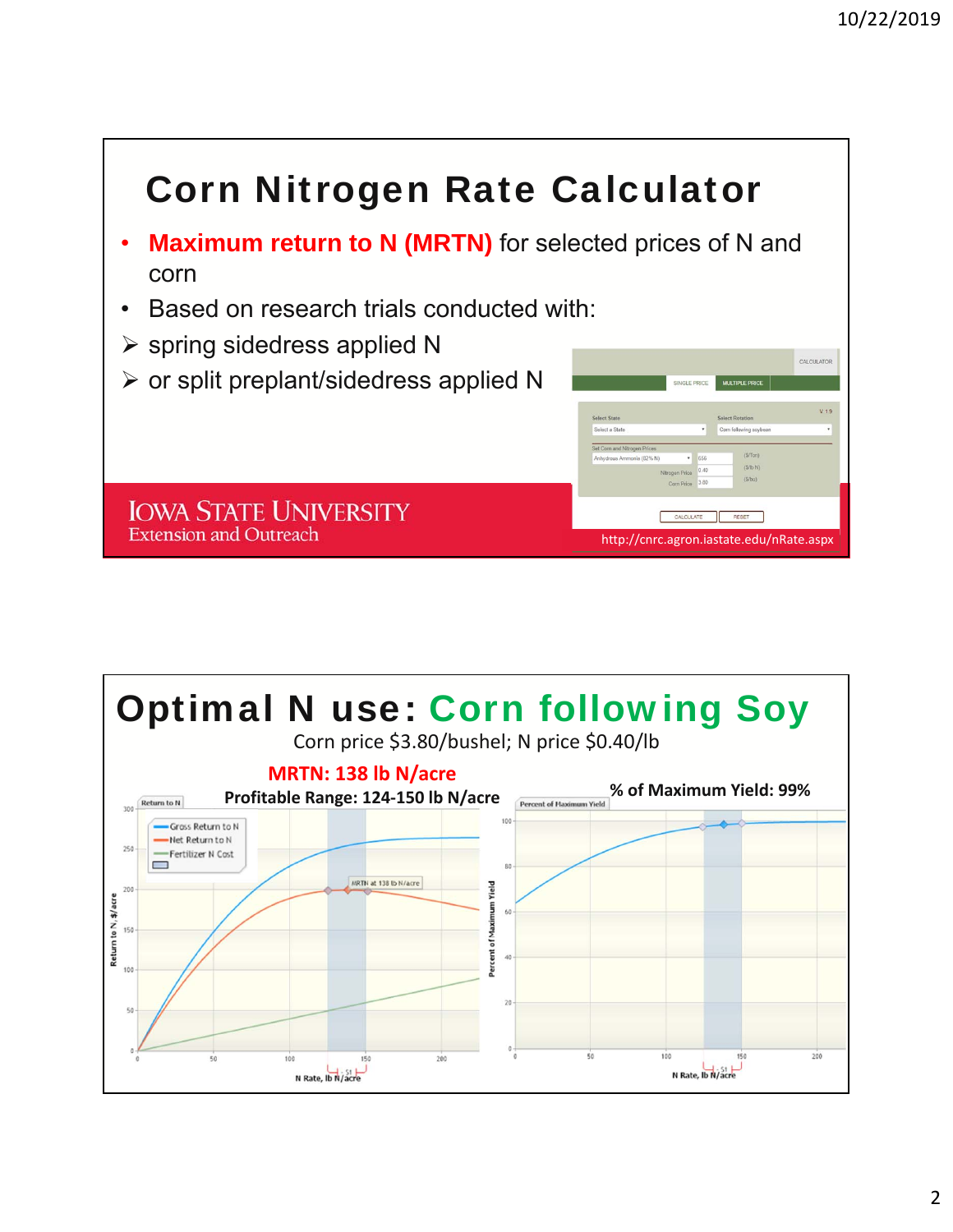# Why higher N rates?

- 1) Corn following corn requires more N
- 2) Corn price uncertainty
- 3) Local availability of manure
- 4) N cost-effective to ↑ yields & ↓ their variability:
	- $\checkmark$  Bragging rights
	- $\checkmark$  Higher Revenue Guarantee in Crop Insurance
	- Government Payments based on Yield History
	- $\checkmark$  Land value

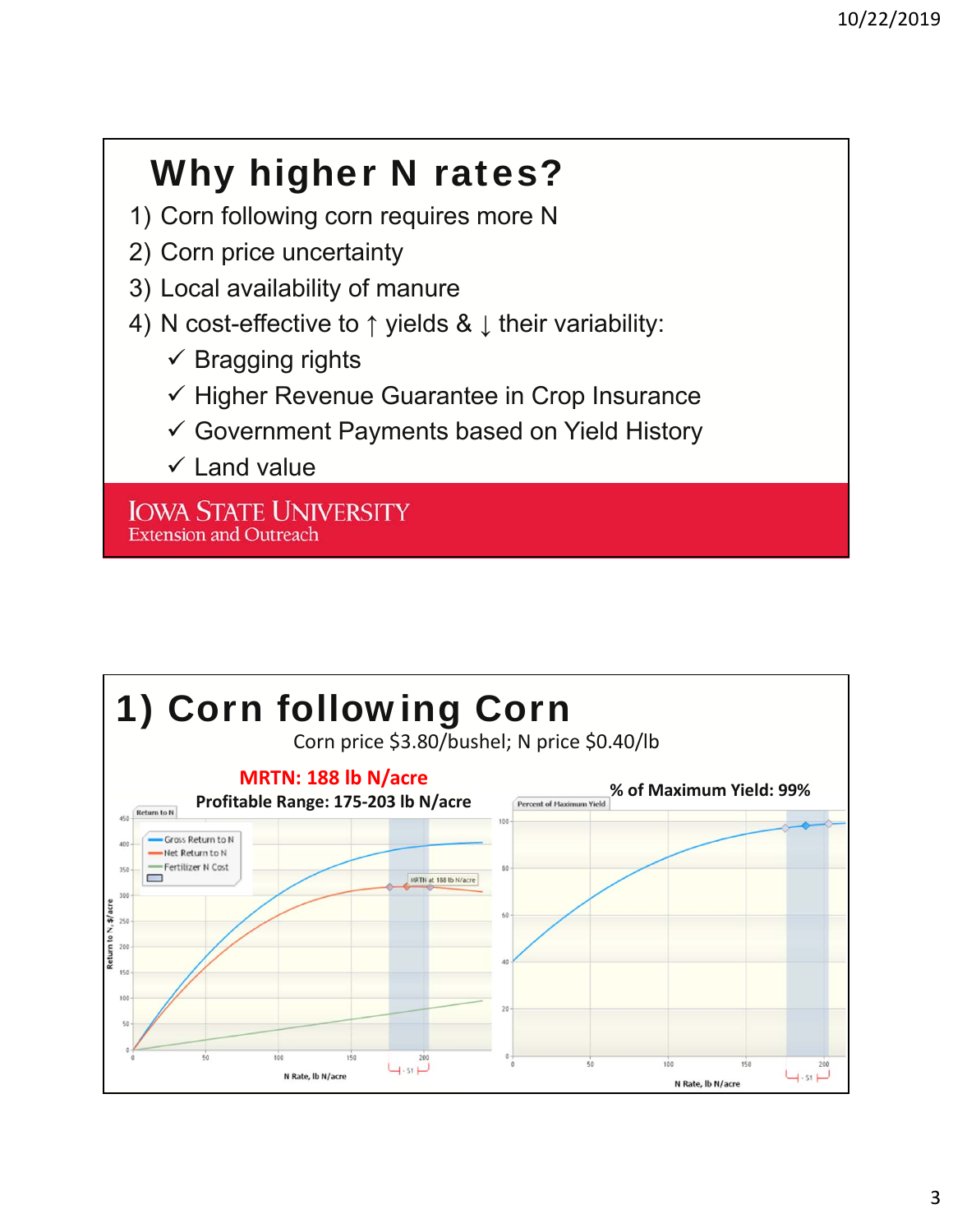

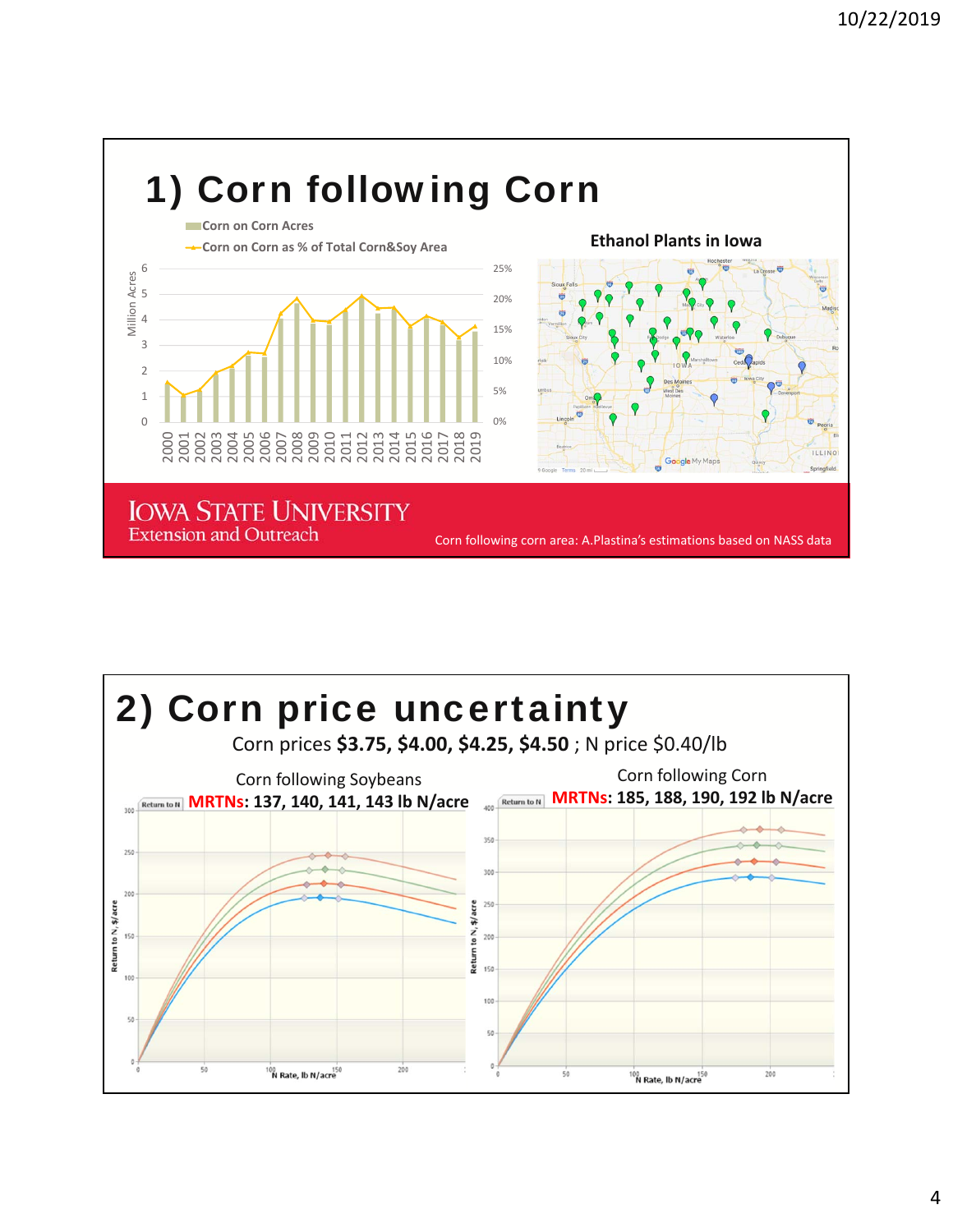

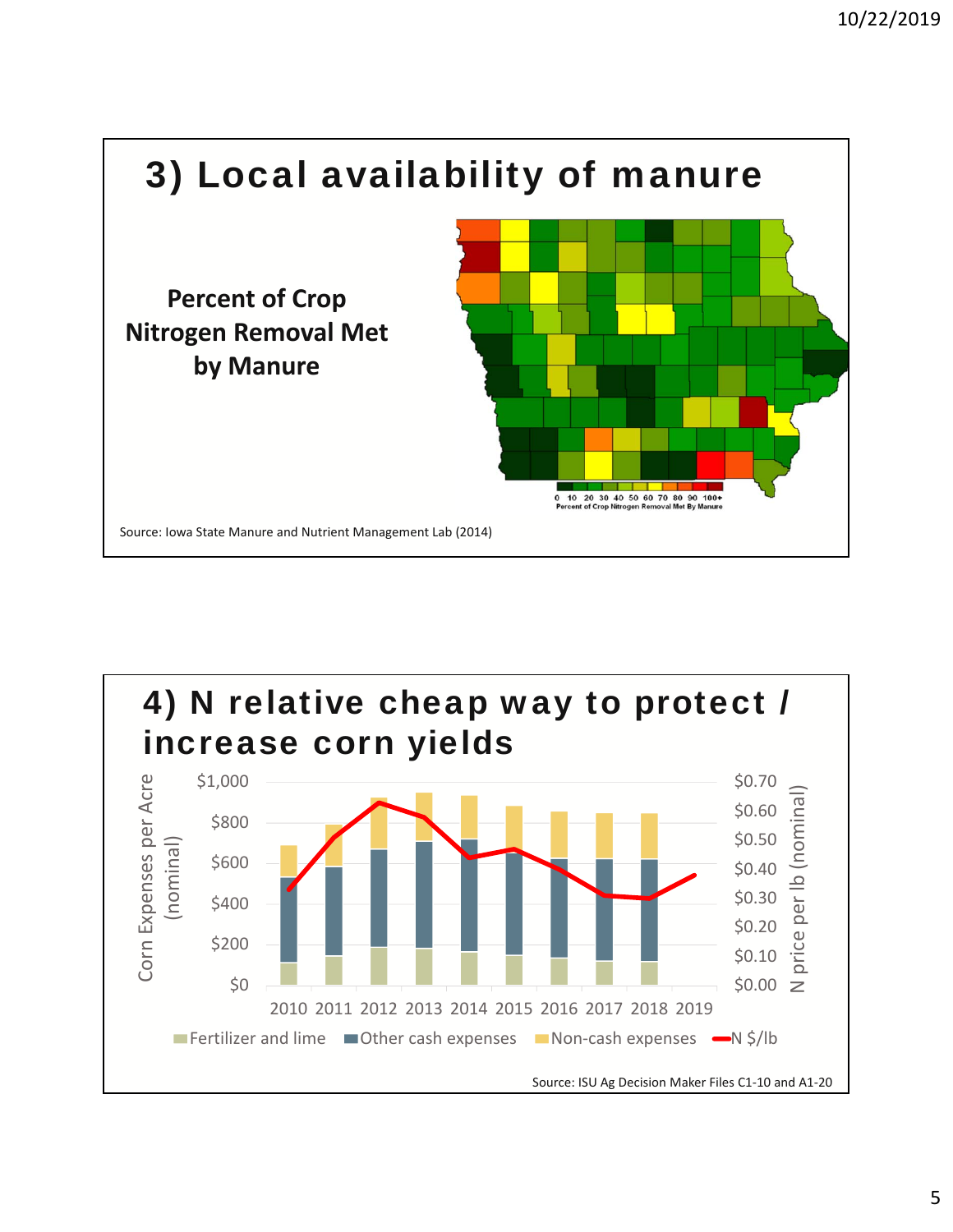

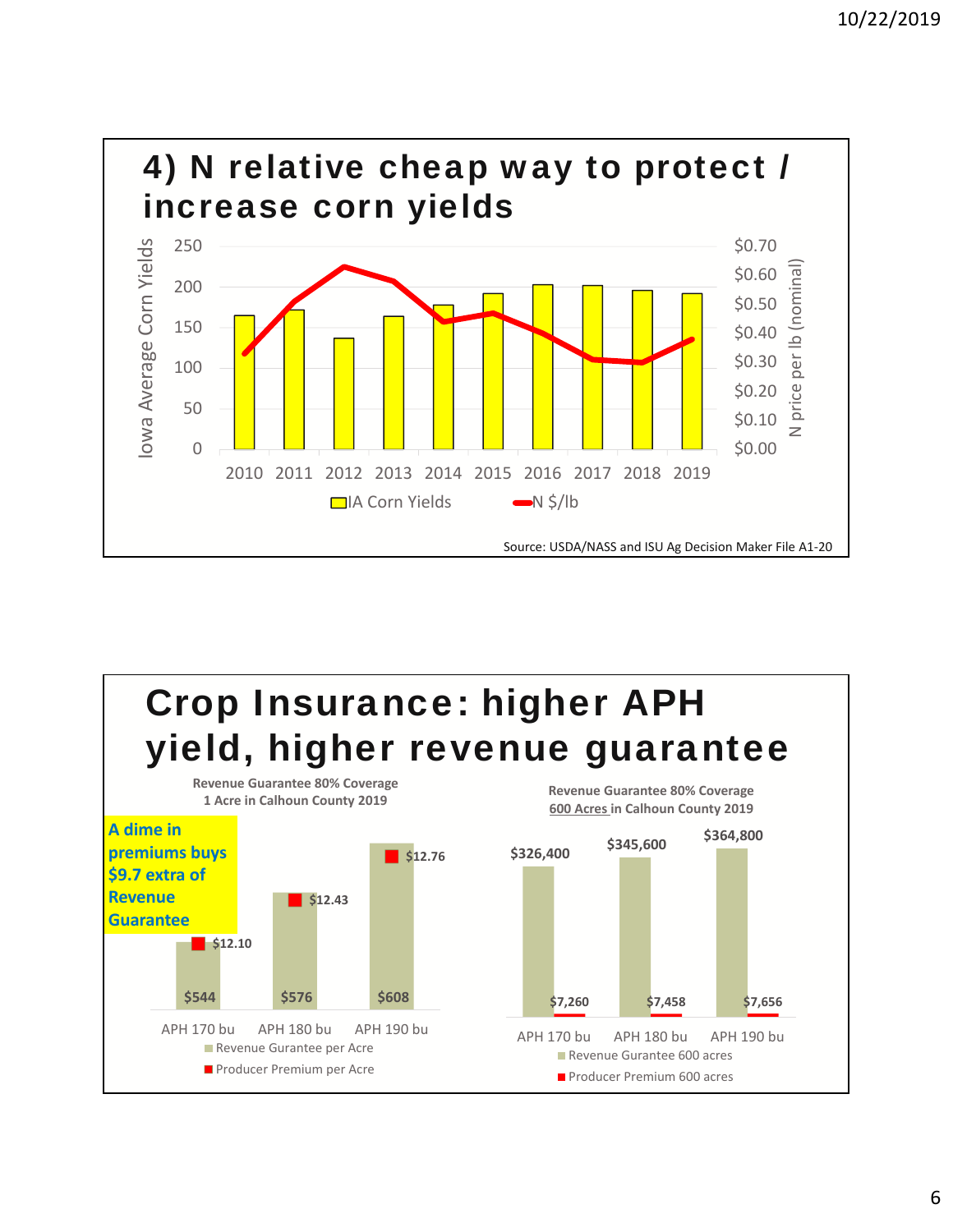

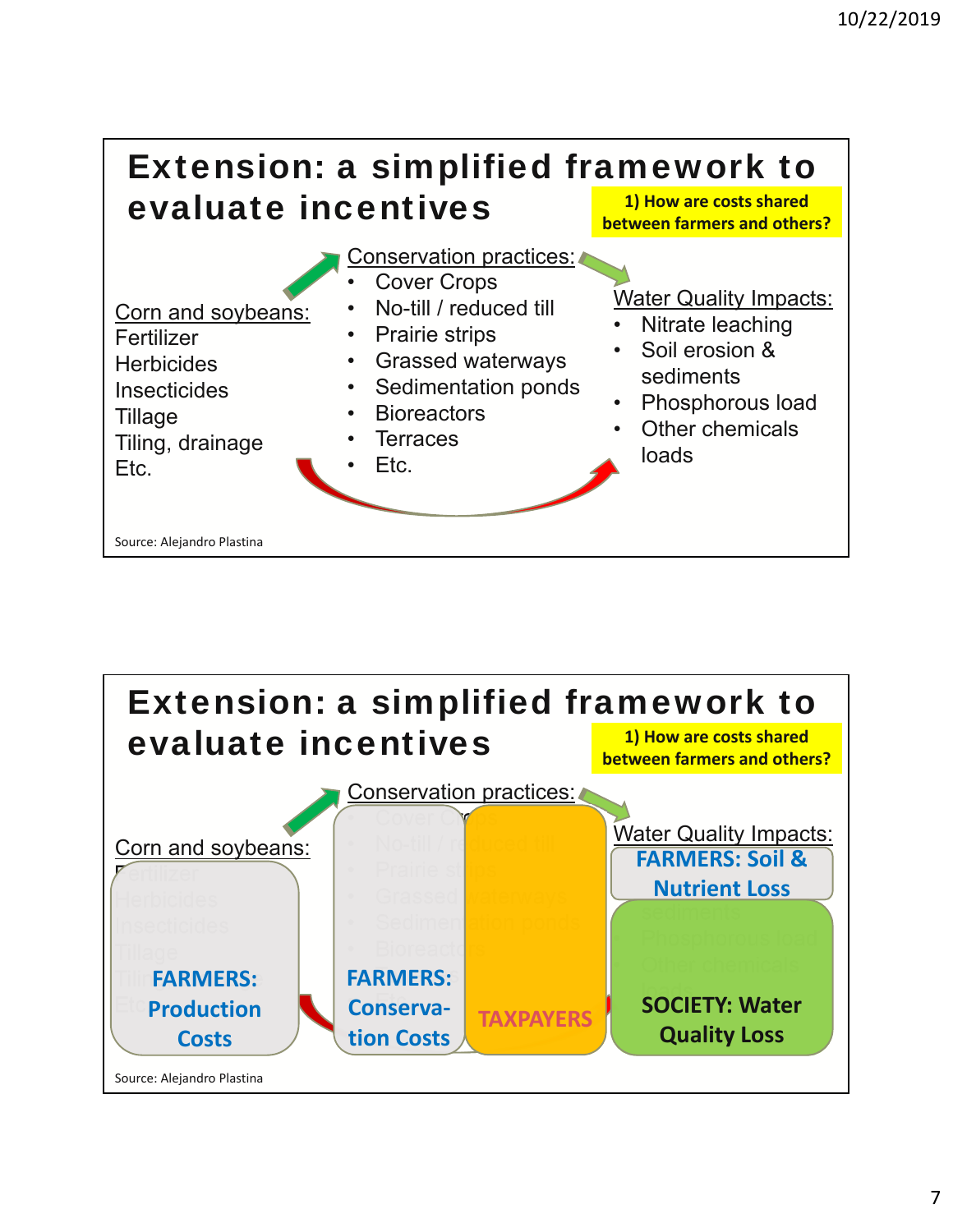

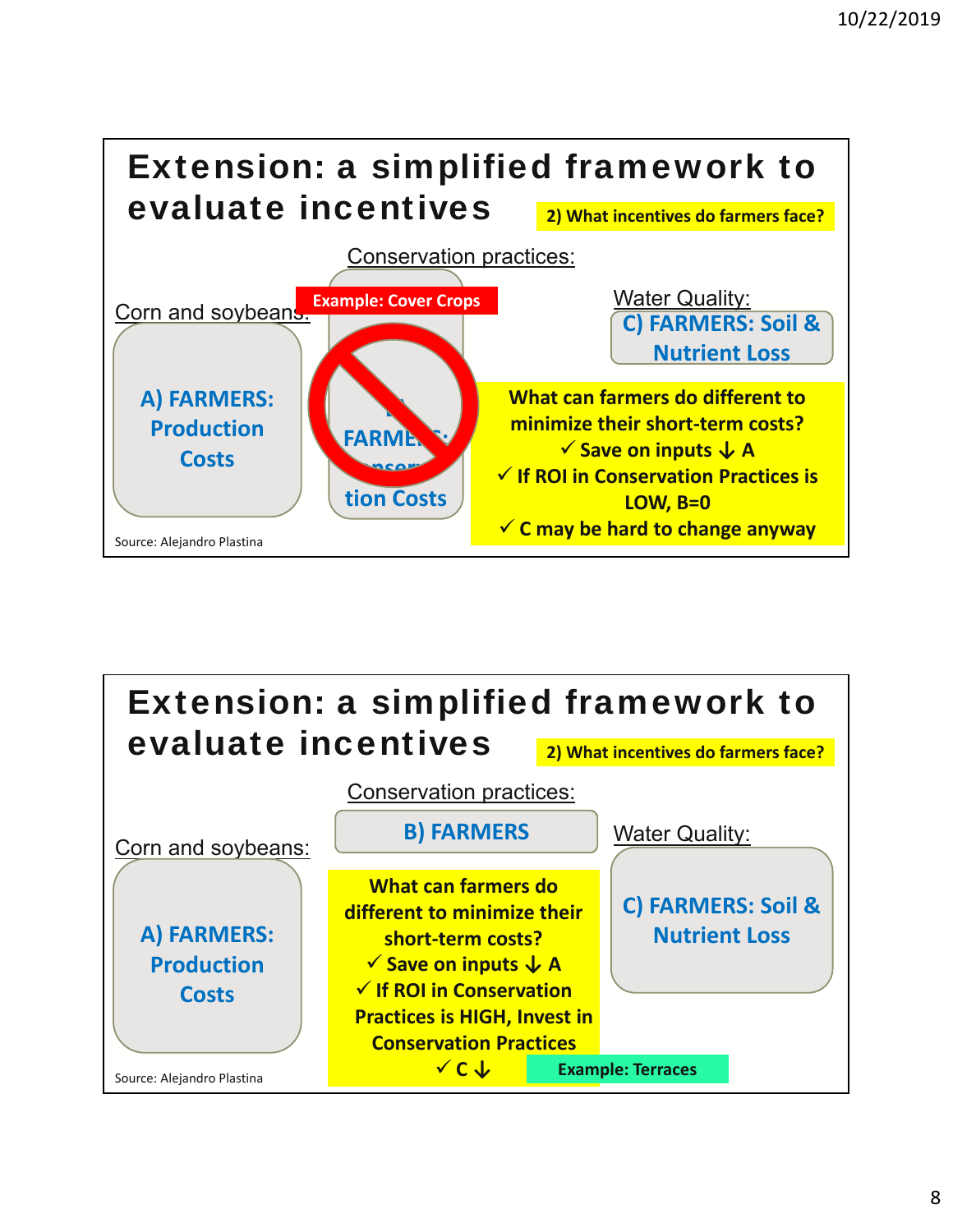

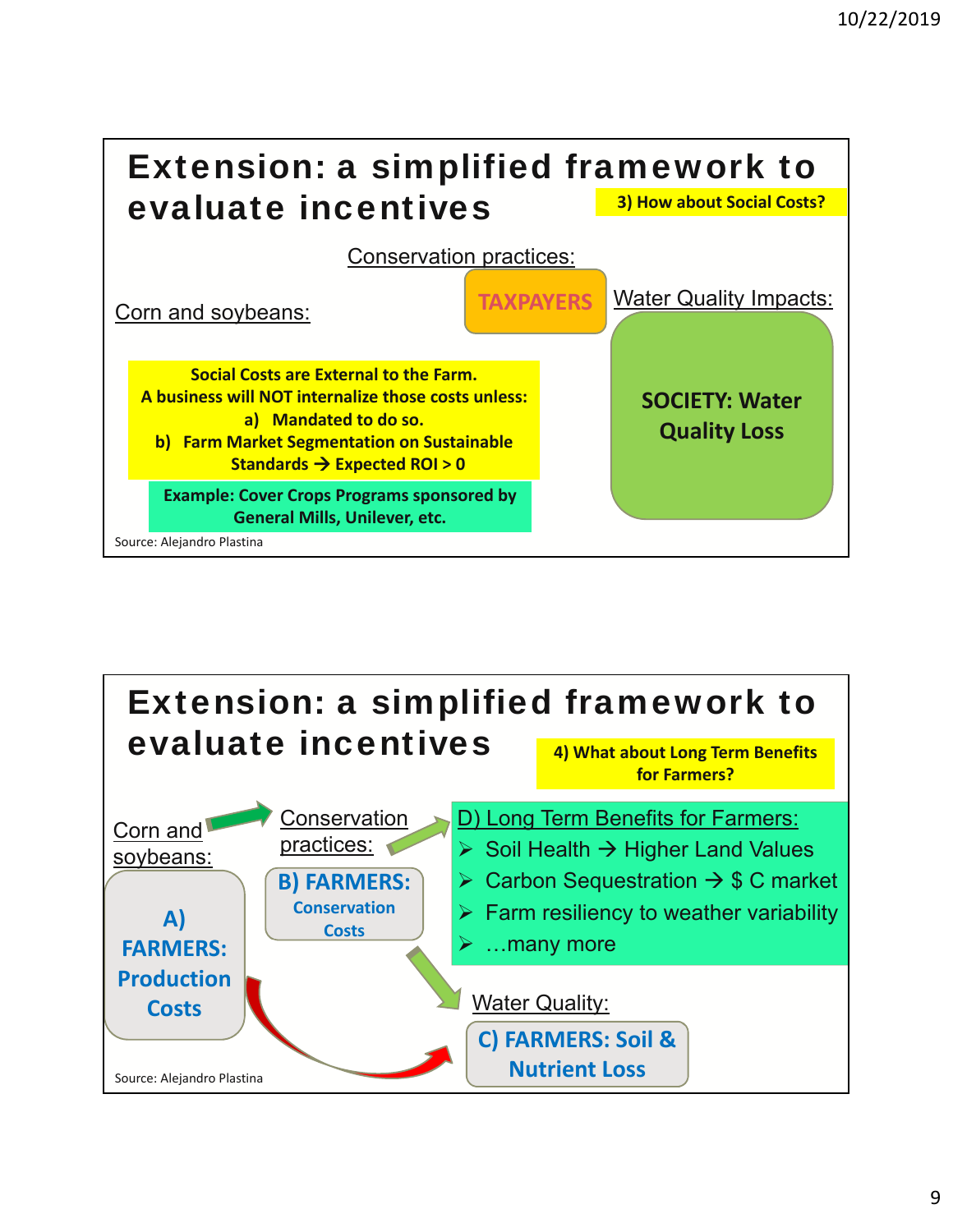

### Further problems with Long-Term Benefits in Iowa

- Land is NOT traded on Soil Health, but acreage and CSR2
- No current market for Soil Health
- Incipient market to sell sequestered carbon credits (Indigo, SHI, etc.), but potential for Iowa may be limited (tiling, cornstalks harvested, no summer cover crops, etc.)
- 95% of Iowa farms use Crop Insurance (80%-85% coverage levels) to manage weather & price risks